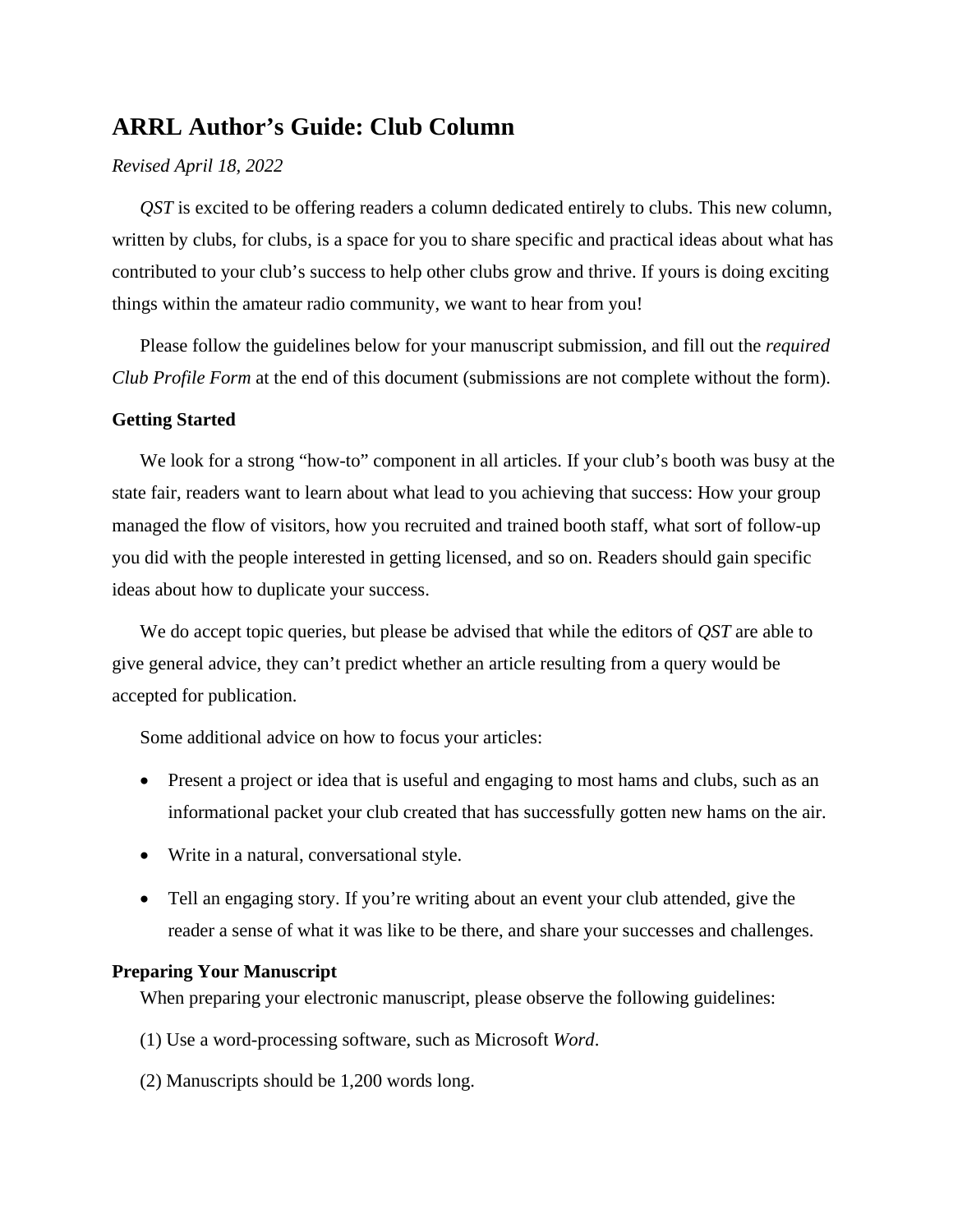(3) Begin your manuscript with its title and your name and call sign. End with a brief (50-75 words) biographical note that includes your email address.

(4) Email images or illustrations as separate attachments (do not embed them within the manuscript).

(5) Write captions for all images and illustrations and put them at the end of your article. Captions should explain what's going on in each image. If the image is of equipment, describe it. Include the full names and call signs of people included in photos, and the name (and call sign, if any) of the photographer.

(6) Include your postal address somewhere in the manuscript.

#### **Submitting Your Manuscript**

Email your manuscript in a word-processing file to **qst@arrl.org**.

*Please note:* Our email system can only accept up to **4 MBytes** worth of attachments in any single message. If you're sending a manuscript file plus several digital image files, we advise sending the files individually, attached to a succession of email messages.

If you're sending your manuscript by postal mail, we recommend making a copy. Send your manuscript, including all drawings and photographs, to:

ARRL

ATTN: Editorial Dept

225 Main St.

Newington, CT 06111

### **Photographs**

- Photos that show people engaged and active in an activity, are preferred. These types of photos tell better stories than those of club members holding a banner with the club's name on it.
- We accept color prints or slides, as well as high-resolution digital images. Generally speaking, this means using *at least* a 2 megapixel camera with the image resolution (or "image quality") set at *maximum*.
- If you're using an iPhone, turn off the "Live" photo feature.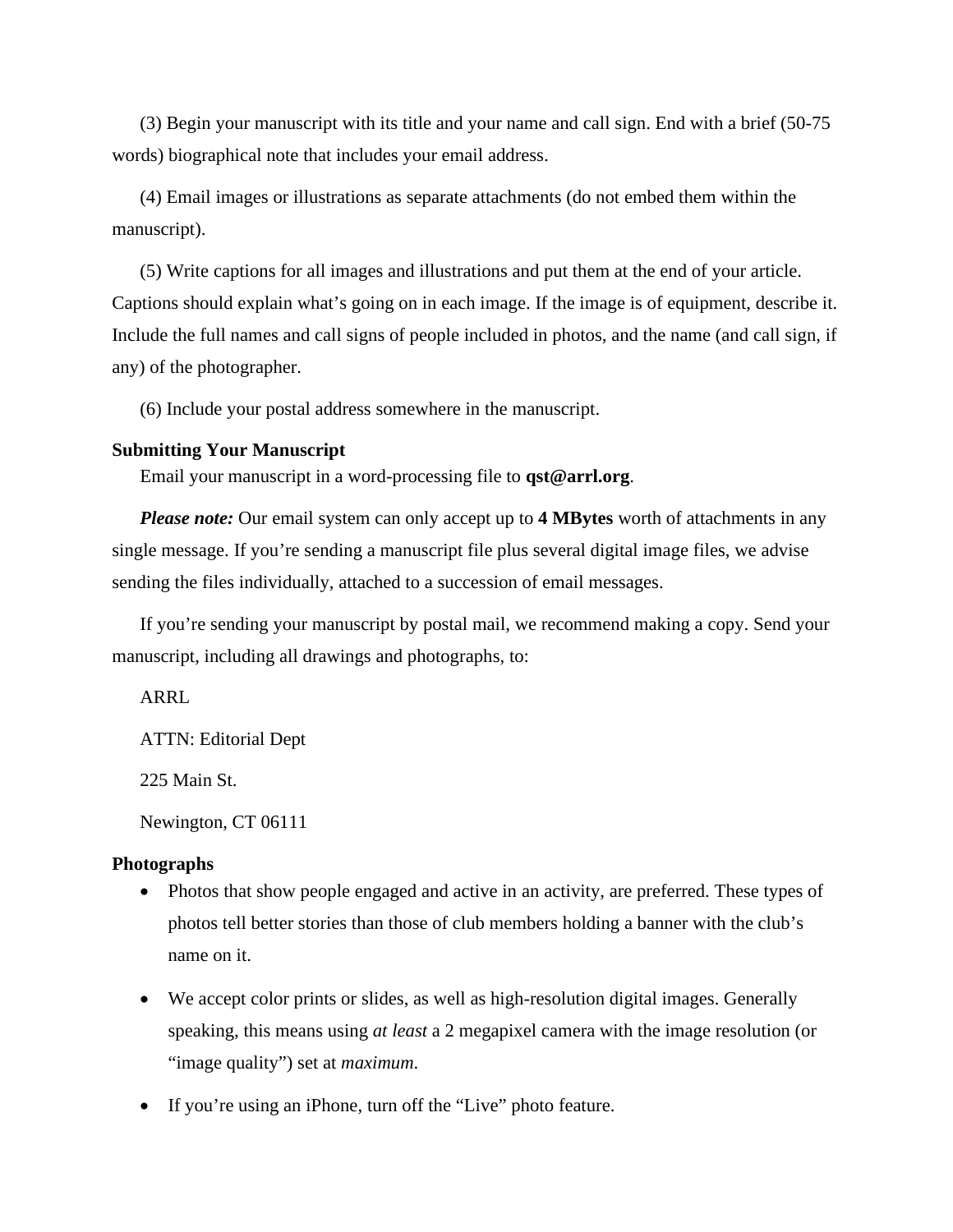- We require written permission from a minor's parent or legal guardian before they can be depicted in *QST*. The permission release form is available at **[http://www.arrl.org/files/file/Media%20&%20PR/Basic%20Forms%20\\_%20Permi](http://www.arrl.org/files/file/Media%20&%20PR/Basic%20Forms%20_%20Permissions/Child%20release%20form.pdf) [ssions/Child%20release%20form.pdf](http://www.arrl.org/files/file/Media%20&%20PR/Basic%20Forms%20_%20Permissions/Child%20release%20form.pdf)**.
- If you're capturing images from websites, or scanning them from magazines, newspapers, catalogs, or other media, written permission of the author, company, etc. is required.
- We don't accept prints made on color laser or inkjet printers.
- Turn off your camera's date-stamping function (if it has one).

## **If Your Manuscript is Accepted**

A decision on your manuscript will be sent by email or postal mail, approximately 6-8 weeks after you submit it. We must have your written permission to prepare your manuscript for publication. An *author's release form* is sent to accepted authors along with the acceptance letter. Please be sure to include your Social Security Number (SSN) on the release form. If the material falls within our compensation guidelines, and you're a US citizen or resident alien, we must have your SSN to report the payment to the Internal Revenue Service.

When your article is ready for publication, we'll email a copy to you (in Adobe PDF format). This is your "proof" copy. Check it carefully for errors and contact us as soon as possible with any necessary changes.

#### **Compensation**

• Payment for articles is \$65 per published page, or part thereof, including photographs, drawings, and other related material.

• Payment will be made upon publication. ARRL and IARU officials (officers, directors, and vice directors, as well as officials of IARU member-societies), and authors of ARRL National Convention articles are not eligible for compensation. For authors who are presently under contract to ARRL (such as Contributing Editors), the provisions of the contract, and not this policy, apply.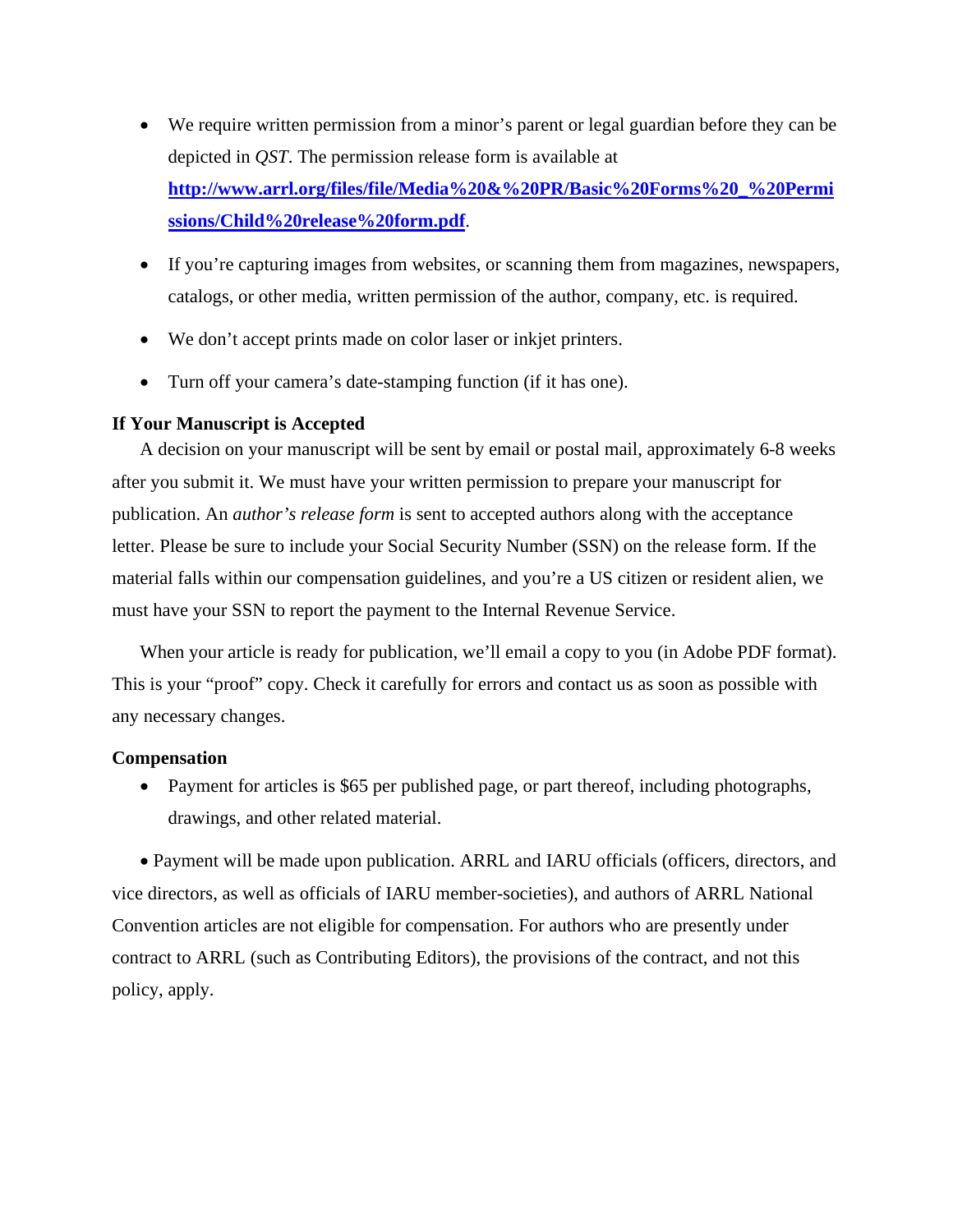# **Club Profile Form**

*(required for club column submissions)* 

| Date*                                                                 |                                                                                                                                                                                                                                             |
|-----------------------------------------------------------------------|---------------------------------------------------------------------------------------------------------------------------------------------------------------------------------------------------------------------------------------------|
| Club name and call sign*                                              |                                                                                                                                                                                                                                             |
| Club website*                                                         |                                                                                                                                                                                                                                             |
| Club address*                                                         |                                                                                                                                                                                                                                             |
| City*                                                                 | $ZIP^*$<br>State*                                                                                                                                                                                                                           |
| What year did you become an<br>ARRL Affiliated Club (if applicable) * |                                                                                                                                                                                                                                             |
| Number of club members*                                               |                                                                                                                                                                                                                                             |
| Services<br>(check all that apply)*                                   | Club newsletter<br>Entry-level license classes<br>General or higher license classes<br>Hamfest<br>License test sessions<br>Mentoring/training<br>On-the-air bulletines<br>Packet radio BBS<br>Repeater<br><b>TVI/RFI</b> committee<br>Other |
| Specialities<br>(check all that apply)*                               | Contesting<br>Digital modes<br><b>DXCC</b><br>General interest<br>Public service/emergency<br>Repeaters<br>School or youth group<br>VHF/UHF<br>Community/non-ham outreach<br>Other                                                          |